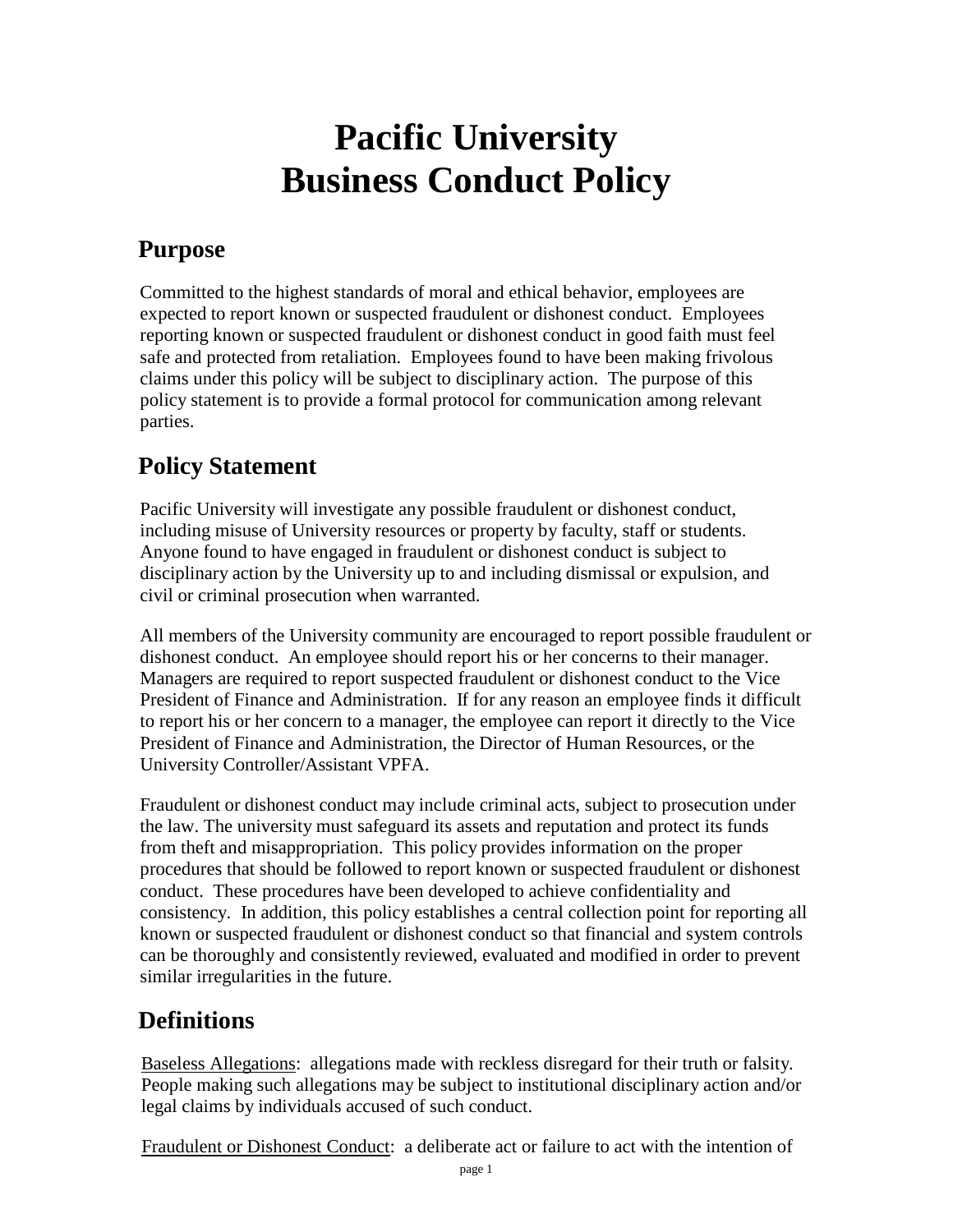obtaining an unauthorized benefit. Examples of such conduct include, but are not limited to:

- Financial Irregularities, such as intentional misstatements or omissions of information related to financial transactions that are detrimental to the interests of the university. These acts include, but are not limited to embezzlement, fraud, and forgery or falsification of reports, documents, or computer files to misappropriate assets.
- Forgery or alteration of reports or documents (acts of academic dishonesty and misconduct shall be reported to the Vice President of Student Life)
- Unauthorized alteration or manipulation of computer files
- Fraudulent financial reporting
- Pursuit of a benefit or advantage in violation of the University's conflict of interest policy
- Misappropriation or misuse of University resources, such as funds, supplies, equipment or other asset
- Authorizing or receiving compensation for goods not received or services not performed
- Authorizing or receiving compensation for hours not worked
- Any irregularity in the handling or reporting of money transactions
- Use of University facilities and equipment for private financial gain
- Acceptance of kickbacks or bribes
- Other related illegal acts or misuses
- Fraudulent misrepresentation of degree, credentials, data, or pertinent information.

Illegal Order: an illegal order is any directive to violate or assist in violating an applicable federal, state, or local law, rule or regulation or any order to work or cause others to work in conditions outside of their line of duty that would unreasonably threaten the health and safety of employees or the public.

Institutional Designated Administrator: individual(s) designated by the institution to serve as a point of contact for known or suspected fraudulent or dishonest conduct.

Investigation Subjects: a subject is a person who is the focus of investigative fact finding either by virtue of an allegation made or evidence gathered during the course of an investigation. The decision to conduct an investigation is not an accusation; it is to be treated as a neutral fact finding process. The outcome of the investigation may or may not support a conclusion that an improper act was committed and, if so, by whom.

Investigators: investigators are those persons authorized by the University to conduct fact finding and analysis to cases of alleged improper activities.

Suspected Fraudulent or Dishonest Conduct: is a reasonable belief or actual knowledge that fraudulent or dishonest conduct is occurring or has occurred.

Timely: generally means the time someone becomes aware of a known or suspected fraudulent or dishonest conduct.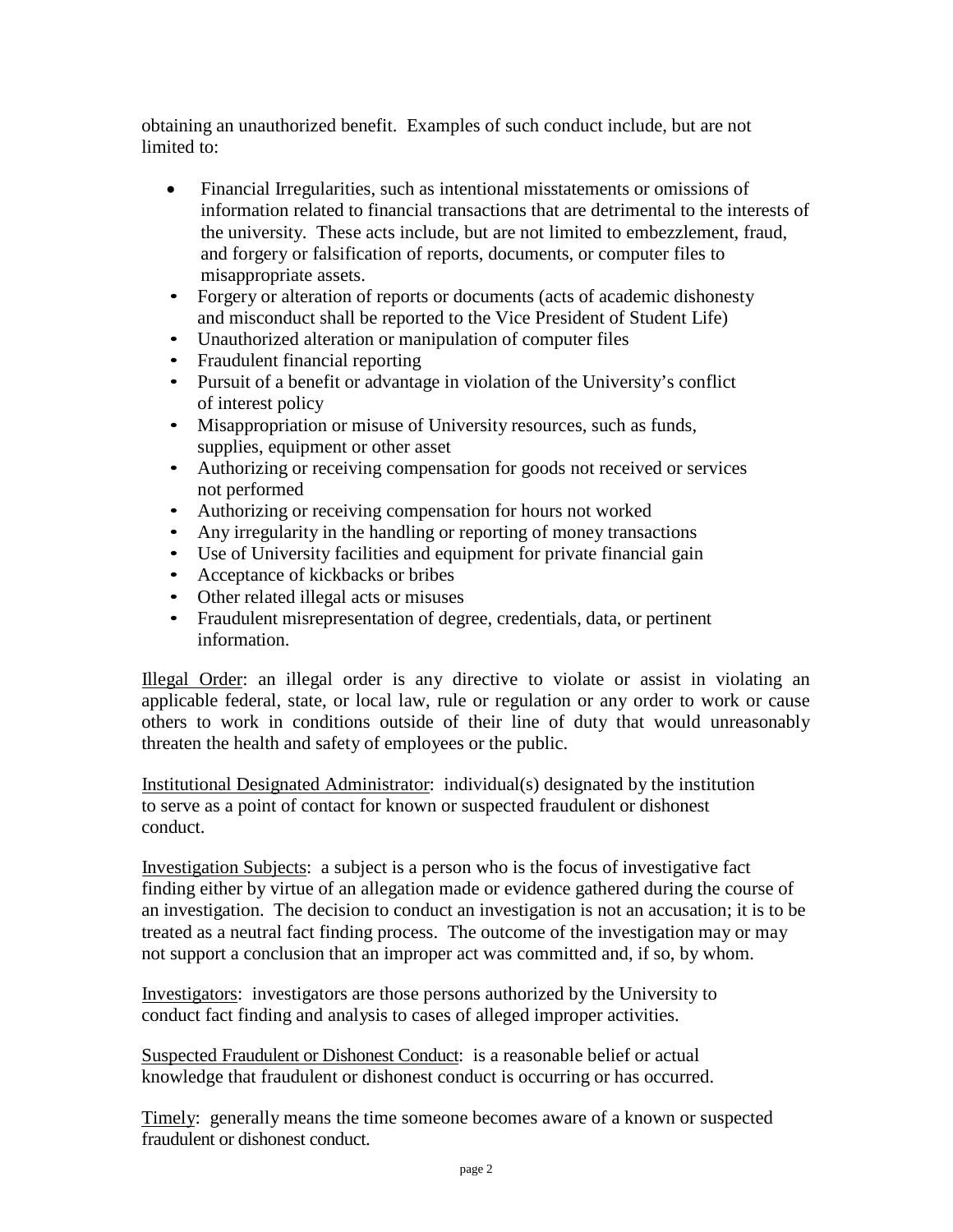University Resources:

- Cash and other assets, whether tangible or intangible; real or personal property;
- University corporate credit cards;
- Receivables and other rights or claims against third parties;
- Intellectual property rights;
- Effort of University personnel and of any non-University entity billing the University for its effort(s);
- Facilities and the rights to use of University facilities;
- The University's name or reputation; and
- University records, including student and patient records.

Whistleblower: an employee who informs a manager or other administrator about conduct which that person believes to be fraudulent or dishonest.

### **Rights and Responsibilities**

Managers: Managers are required to report suspected fraudulent or dishonest conduct to the Vice President for Finance and Administration. In addition, managers are responsible for maintaining a system of management controls which detect and deter fraudulent or dishonest conduct. Failure by a manager to establish management controls or report misconduct within the scope of this policy may result in adverse personnel action against the manager, up to and including dismissal.

Reasonable care should be taken in dealing with suspected misconduct to avoid:

- Baseless allegations
- Premature notice to persons suspected of misconduct and/or disclosure of suspected misconduct to others not involved with the investigation
- Violations of a person's rights under law

Accordingly, a manager faced with a suspected misconduct:

- Should not contact the person suspected to further investigate the matter or demand restitution
- Should not discuss the case with anyone other than the Vice President for Finance and Administration, Director of Human Resources, or the Controller/Ass't. VPFA
- Should direct all inquiries from any attorney retained by the suspected individual to the office of the Vice President for Finance and Administration

Whistleblower Protection: The University will use best efforts to protect whistleblowers against retaliation. It cannot guarantee confidentiality, however, and there is no such thing as an "unofficial" or "off the record" report. The Vice President of Finance and Administration will keep the whistleblower's identity confidential, unless (1) the person agrees to be identified; (2) identification is necessary to allow University or law enforcement officials to investigate or respond effectively to the report; (3) identification is required by law; or (4) the person accused of Business Conduct Policy violations is entitled to the information as a matter of legal right in disciplinary proceedings.

University employees may not retaliate against a whistleblower with the intent or effect of adversely affecting the terms or conditions of employment or enrollment (including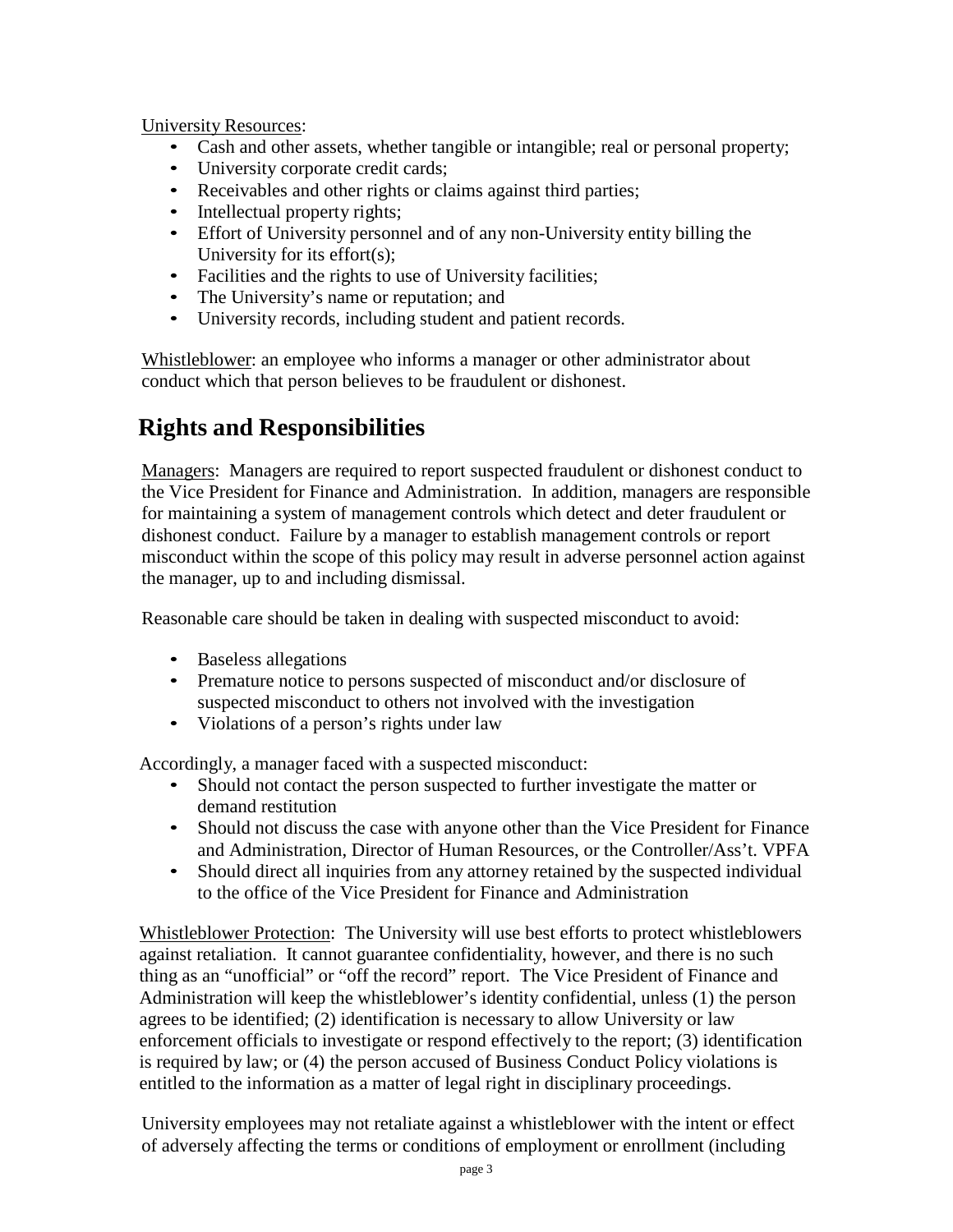but not limited to, threats of physical harm, loss of job, punitive work assignments, or impact on salary or wages). Whistleblowers who believe that they have been retaliated against may file a written complaint with the Director of Human Resources. A proven complaint of retaliation shall result in a proper remedy for the person harmed and the initiation of disciplinary action, up to and including dismissal, against the retaliating person. This protection from retaliation is not intended to prohibit managers from taking action, including disciplinary action, in the usual scope of their duties and based on valid performance-related factors.

Whistleblowers must be cautious to avoid baseless allegations (as described earlier in the definitions section of this policy).

#### **Procedures**

The Vice President for Finance and Administration shall conduct or direct the investigations of all suspected fraudulent or dishonest conduct in consultation with such University officials as may be necessary or appropriate. Cases involving possible violations of criminal law will be investigated in cooperation with the appropriate law enforcement agency. This Policy is intended to complement and supplement existing policies and legal requirements.

Employee believes fraudulent or dishonest conduct has occurred: When an employee believes fraudulent or dishonest conduct has occurred the employee is expected to report such instance with all relevant information at the time they become aware of the incident. The normal reporting protocol is as follows:

- Employee reports to his/her manager
- Manager reports known or suspected fraudulent or dishonest conduct to the Vice President for Finance and Administration, or the Director of Human Resources, or the Controller/Ass't. VPFA.

Reporting Allegations of Suspected Fraudulent or Dishonest Conduct: Reports of allegations of suspected improper activities are encouraged to be made in writing so as to assure a clear understanding of the issues raised; but may be made orally. Such reports should be factual rather than speculative or conclusory, and contain as much specific information as possible to allow for proper assessment of the nature, extent and urgency of preliminary investigation procedures.

Reporting to the Office of the President: In the event the Vice President for Finance and Administration, Director of Human Resources, or University Controller/Ass't. VPFA are suspected to be involved or have not taken appropriate action, employees are expected to contact the President of the University.

Reporting to the Audit Committee: The Audit Committee Chair or the Chair of the Board of Trustees can be contacted in the event when the suspected allegation is of a significant nature or in the event that all other university contacts are inappropriate.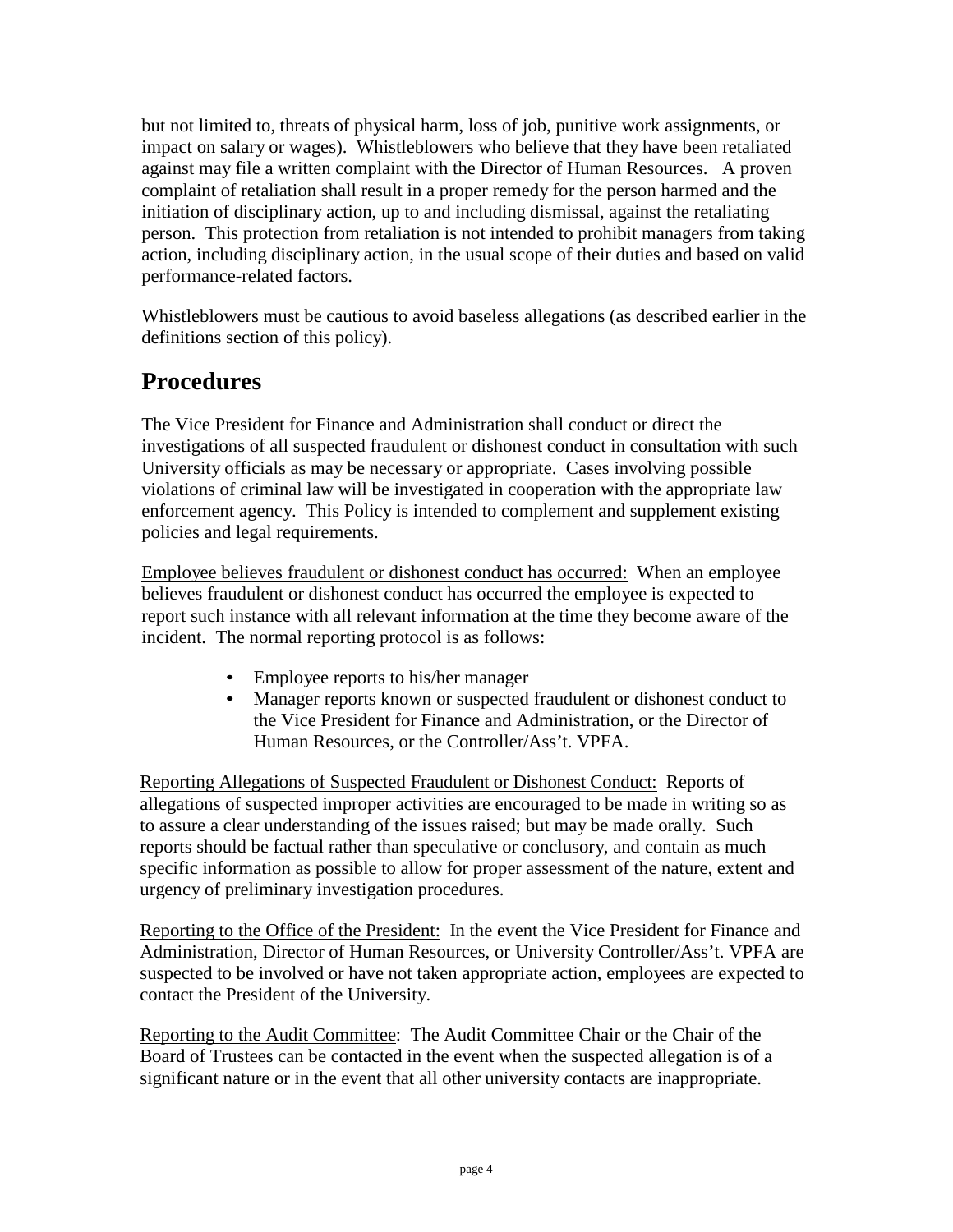# **Investigation Procedures**

Investigation Subjects:

- 1. The identity of a subject should be maintained in confidence to the extent possible given the legitimate needs of law and the investigation.
- 2. Subjects should normally be informed of the allegations at the outset of a formal investigation and have opportunities for input during the investigation.
- 3. Subjects have a duty to cooperate with investigators to the extent that their cooperation will not compromise self-incrimination protections under state or federal law.
- 4. Subjects have a right to consult with a person or persons of their choice. This may involve representation, including legal representation.
- 5. Subjects have a responsibility not to interfere with the investigation and to adhere to admonitions from investigators in this regard. Evidence shall not be withheld, destroyed or tampered with, and witnesses shall not be influenced, coached or intimidated.
- 6. Unless there are compelling reasons to the contrary, subjects should be given the opportunity to respond to material points of evidence contained in an investigation report.
- 7. No allegation of wrongdoing against a subject shall be considered sustained unless at a minimum, a preponderance of the evidence supports the allegation.
- 8. Subjects have a right to be informed of the outcome of the investigation. If allegations are not sustained, the subject should be consulted as to whether public disclosure of the investigation results would be in the best interest of the University and the subject.
- 9. Any disciplinary or corrective action initiated against the subject as a result of an investigation pursuant to this policy shall adhere to the applicable academic personnel or staff conduct and disciplinary procedures.

Investigators:

- 1. The University investigation participants and subjects should be assured that investigators have competency in the area under investigation. Technical and other resources may be drawn upon as necessary to augment the investigation.
- 2. All investigators shall be independent and unbiased both in fact and appearance.
- 3. Investigators have a duty of fairness, objectivity, thoroughness, ethical behavior, and observance of legal and professional standards.
- 4. Investigations should be launched only after preliminary consideration which establishes that:
	- a. the allegation, if true, constitutes fraudulent or dishonest conduct, and either:
	- b. the allegation is accompanied by information specific enough to be investigated, or
	- c. the allegation has or directly points to corroborating evidence that can be pursued. Such evidence may be testamentary or documentary.

### **Internal Disciplinary Action**

Anyone found to have engaged in fraudulent or dishonest conduct is subject to disciplinary action up to and including dismissal or expulsion. When termination or